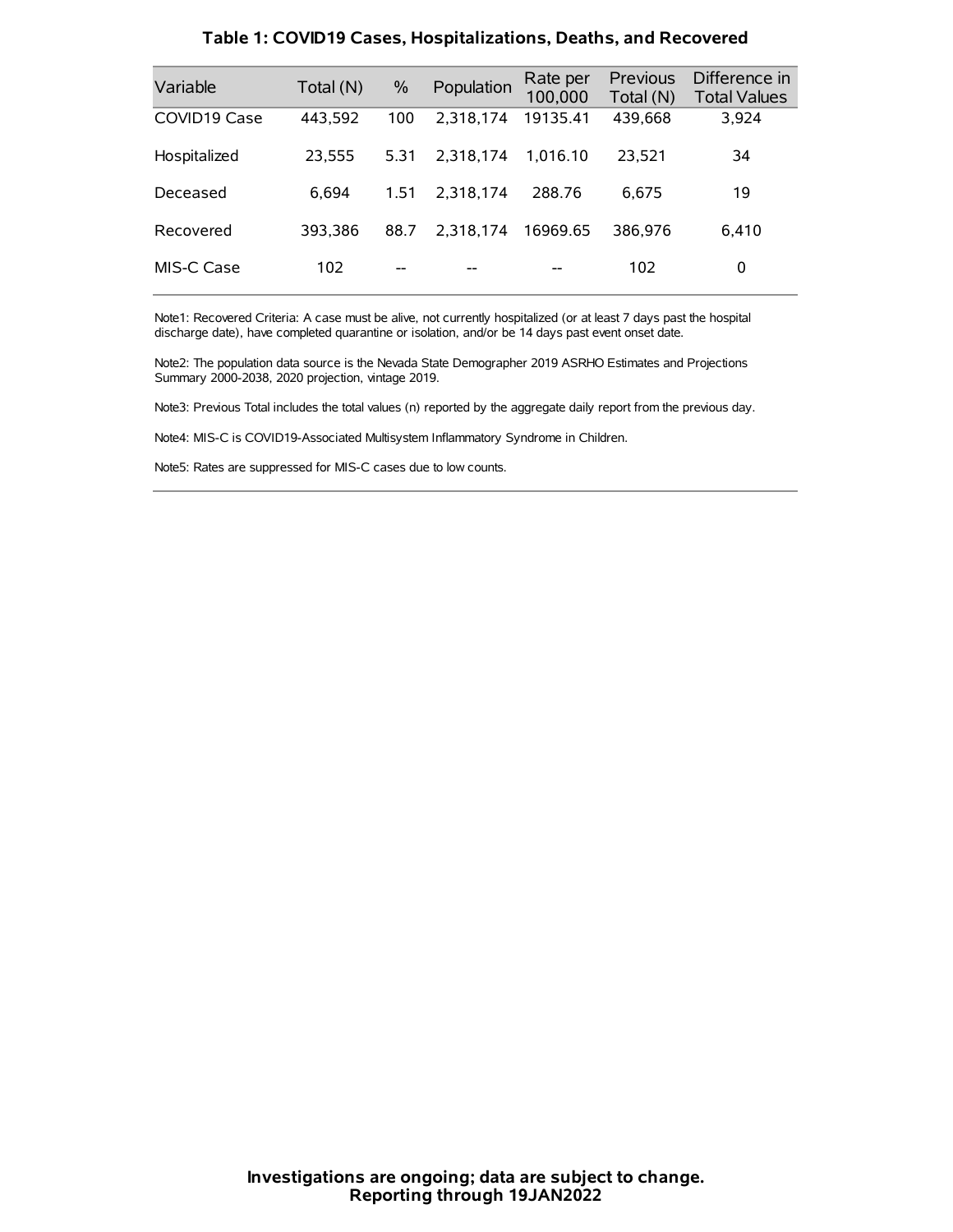# **Table 2: COVID19 Cases**

| Variable                     | Outcome                           | $\mathsf{N}$ | $\%$ | Population           | Rate per<br>100,000 |
|------------------------------|-----------------------------------|--------------|------|----------------------|---------------------|
| Age Categories               | Aged 4 or less                    | 10936        | 2.47 | 149,165              | 7331.5              |
|                              | Aged 5 to 17                      | 52801        | 11.9 | 406,595              | 12986               |
|                              | Aged 18 to 24                     | 52894        | 11.9 | 216,762              | 24402               |
|                              | Aged 25 to 49                     | 200750       | 45.3 | 803,732              | 24977               |
|                              | Aged 50 to 64                     | 81607        | 18.4 | 423,461              | 19271               |
|                              | Aged 64+                          | 44486        | 10.0 | 318,459              | 13969               |
|                              | Unknown                           | 118          | 0.03 |                      |                     |
| <b>Birth Sex</b>             | Female                            | 229698       | 51.8 | 1,160,285            | 19797               |
|                              | Male                              | 210427       | 47.4 | 1,157,889            | 18173               |
|                              | Unknown                           | 3467         | 0.78 |                      |                     |
| Race/Ethnicity               | Hispanic                          | 126845       | 28.6 | 763,053              | 16623               |
|                              | White                             | 114089       | 25.7 | 1,006,929            | 11330               |
|                              | <b>Black</b>                      | 42147        | 9.50 | 262,671              | 16046               |
|                              | Asian or Pacific Islander         | 35492        | 8.00 | 270,209              | 13135               |
|                              | American Indian, Eskimo, or Aleut | 593          | 0.13 | 15,311               | 3872.9              |
|                              | Other                             | 33489        | 7.55 | $\ddot{\phantom{a}}$ |                     |
|                              | Unknown                           | 90937        | 20.5 | ÷.                   |                     |
| Underlying Medical Condition | Yes                               | 69995        | 15.8 |                      |                     |
|                              | No/Unknown                        | 373597       | 84.2 |                      |                     |

Note1: Breakdown of Race is exlusively non-Hispanic.

Note2: Underlying Medical Condition is any identified health condition.

Note3: The population data source is the Nevada State Demographer 2019 ASRHO Estimates and Projections Summary 2000-2038, 2020 projection, vintage 2019.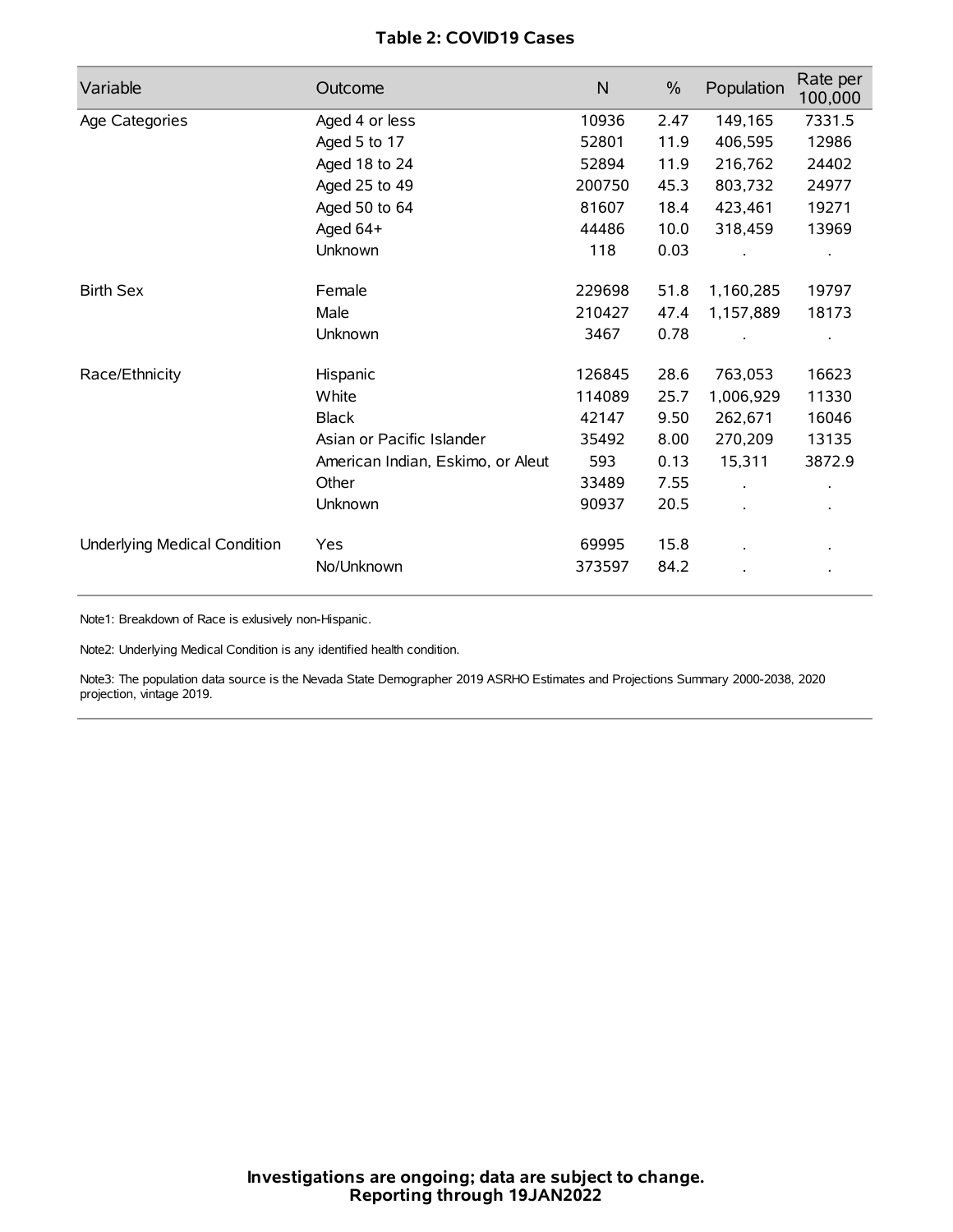| Variable         | Outcome                           | $\mathsf{N}$ | $\%$ | Population | Rate per<br>100,000 |
|------------------|-----------------------------------|--------------|------|------------|---------------------|
| Age Categories   | Aged 4 or less                    | 172          | 0.7  | 149,165    | 115.31              |
|                  | Aged 5 to 17                      | 297          | 1.3  | 406,595    | 73.05               |
|                  | Aged 18 to 24                     | 530          | 2.3  | 216,762    | 244.51              |
|                  | Aged 25 to 49                     | 5732         | 24.3 | 803,732    | 713.17              |
|                  | Aged 50 to 64                     | 6601         | 28.0 | 423,461    | 1558.8              |
|                  | Aged 64+                          | 10221        | 43.4 | 318,459    | 3209.5              |
|                  | Unknown                           | 2            | 0.0  |            |                     |
| <b>Birth Sex</b> | Female                            | 10465        | 44.4 | 1,160,285  | 901.93              |
|                  | Male                              | 13054        | 55.4 | 1,157,889  | 1127.4              |
|                  | Unknown                           | 36           | 0.2  |            |                     |
| Race/Ethnicity   | Hispanic                          | 6445         | 27.4 | 763,053    | 844.63              |
|                  | White                             | 8844         | 37.5 | 1,006,929  | 878.31              |
|                  | <b>Black</b>                      | 3332         | 14.1 | 262,671    | 1268.5              |
|                  | Asian or Pacific Islander         | 2482         | 10.5 | 270,209    | 918.55              |
|                  | American Indian, Eskimo, or Aleut | 55           | 0.2  | 15,311     | 359.21              |
|                  | Other                             | 894          | 3.8  |            |                     |
|                  | Unknown                           | 1503         | 6.4  |            |                     |

# **Table 3: COVID19 Hospitalizations - General Characteristics**

Note1: Breakdown of Race is exlusively non-Hispanic.

Note2: The population data source is the Nevada State Demographer 2019 ASRHO Estimates and Projections Summary 2000-2038, 2020 projection, vintage 2019.

Note3: Rates for categories with fewer than 12 cases are suppressed due to high relative standard error.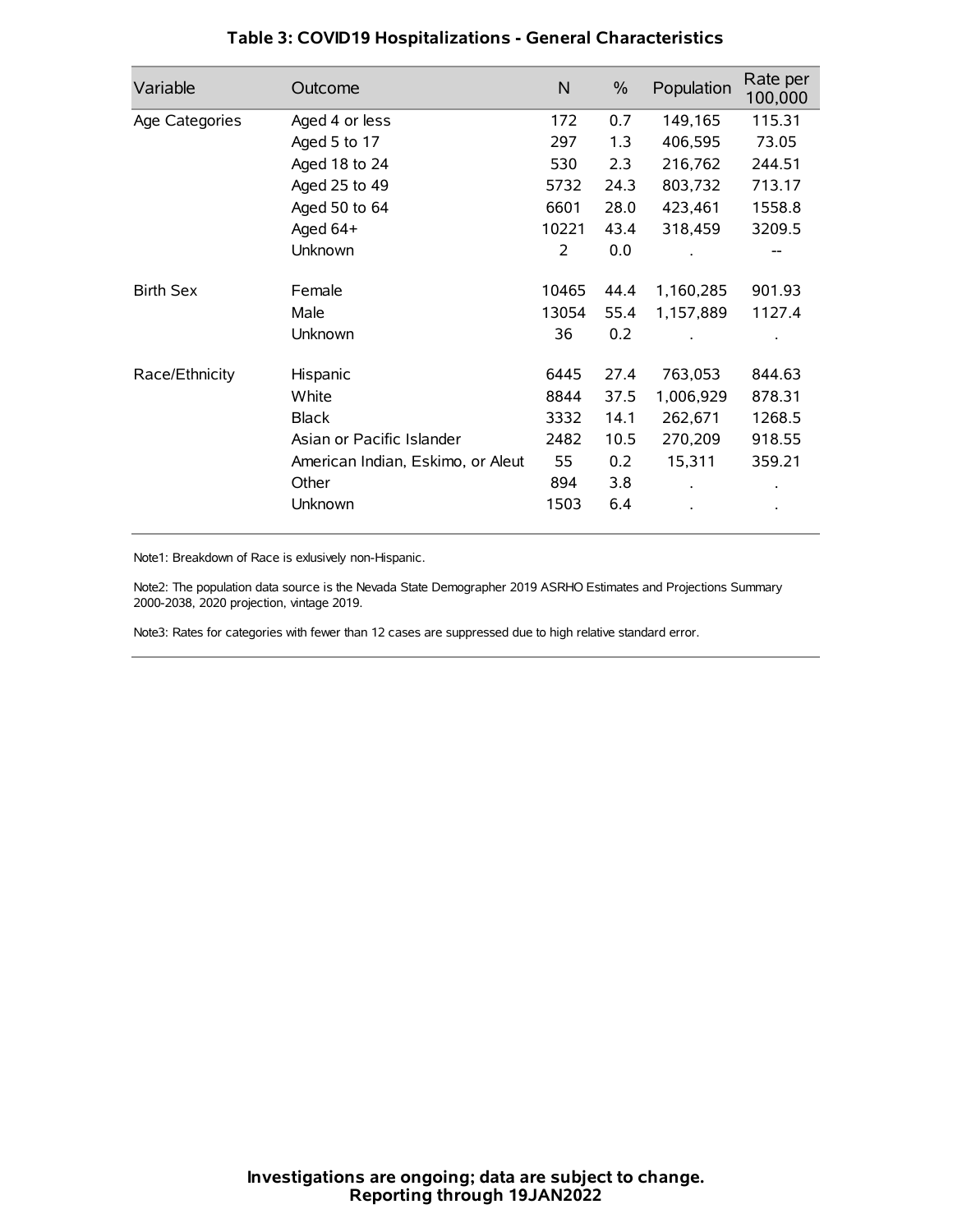| Variable                            | Outcome   | N     | $\frac{0}{0}$ |
|-------------------------------------|-----------|-------|---------------|
| Deceased                            | Yes       | 5684  | 24.1          |
|                                     | No        | 17871 | 75.9          |
| ICU                                 | Yes       | 5889  | 25.0          |
|                                     | <b>No</b> | 17666 | 75.0          |
| Intubated                           | Yes       | 2804  | 11.9          |
|                                     | No        | 20751 | 88.1          |
| <b>Underlying Medical Condition</b> | Yes       | 14387 | 61.1          |
|                                     | No        | 9168  | 38.9          |
| Hypertension                        | Yes       | 8282  | N/A           |
| Immunocompromised                   | Yes       | 518   | N/A           |
| Chronic Heart Disease               | Yes       | 2921  | N/A           |
| Chronic Liver Disease               | Yes       | 309   | N/A           |
| Chronic Kidney Disease              | Yes       | 1980  | N/A           |
| <b>Diabetes</b>                     | Yes       | 6161  | N/A           |
| Neurologic/Neurodevelopmental       | Yes       | 1049  | N/A           |
| Chronic Lung Disease                | Yes       | 3526  | N/A           |
| <b>Historically Healthy</b>         | Yes       | 4478  | N/A           |
| Other                               | Yes       | 5785  | N/A           |

# **Table 4: COVID19 Hospitalizations - Morbidity**

Note1: Underlying Medical Condition is any identified health condition.

Note2: The breakdown of health conditions are not mutually exlusive (i.e., a person can have more than one risk factor).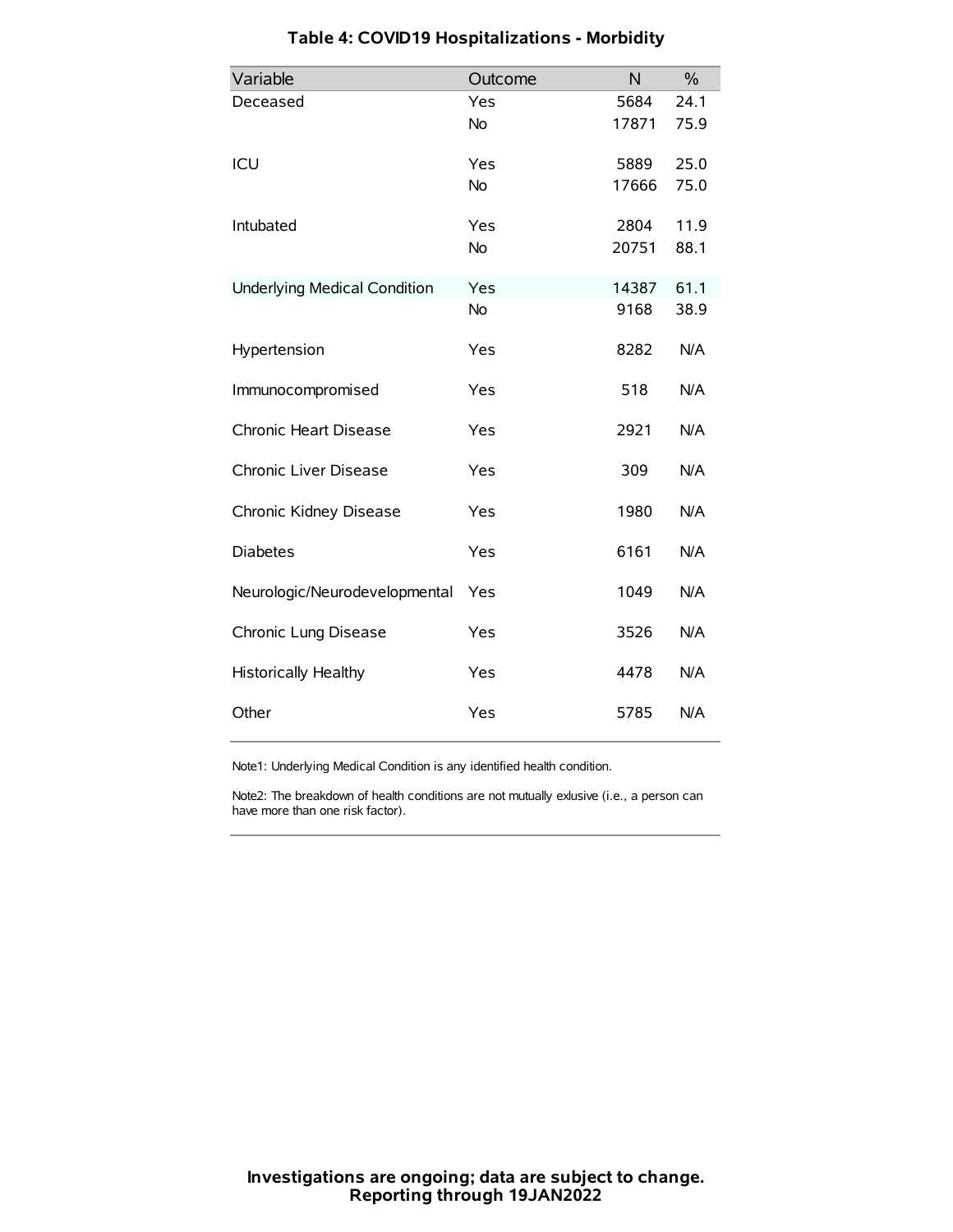| Variable         | Outcome                           | N    | $\%$ | Population           | Rate per<br>100,000 |
|------------------|-----------------------------------|------|------|----------------------|---------------------|
| Age Categories   | Aged 4 or less                    | 1    | 0.0  | 149,165              |                     |
|                  | Aged 5 to 17                      | 5    | 0.1  | 406,595              |                     |
|                  | Aged 18 to 24                     | 15   | 0.2  | 216,762              | 6.92                |
|                  | Aged 25 to 49                     | 616  | 9.2  | 803,732              | 76.64               |
|                  | Aged 50 to 64                     | 1513 | 22.6 | 423,461              | 357.29              |
|                  | Aged 64+                          | 4544 | 67.9 | 318,459              | 1426.9              |
| <b>Birth Sex</b> | Female                            | 2576 | 38.5 | 1,160,285            | 222.01              |
|                  | Male                              | 4108 | 61.4 | 1,157,889            | 354.78              |
|                  | Unknown                           | 10   | 0.1  |                      | --                  |
| Race/Ethnicity   | Hispanic                          | 1666 | 24.9 | 763,053              | 218.33              |
|                  | White                             | 3158 | 47.2 | 1,006,929            | 313.63              |
|                  | <b>Black</b>                      | 854  | 12.8 | 262,671              | 325.12              |
|                  | Asian or Pacific Islander         | 879  | 13.1 | 270,209              | 325.30              |
|                  | American Indian, Eskimo, or Aleut | 22   | 0.3  | 15,311               | 143.68              |
|                  | Other                             | 81   | 1.2  | $\ddot{\phantom{0}}$ | $\bullet$           |
|                  | Unknown                           | 34   | 0.5  |                      | $\bullet$           |

### **Table 5: COVID19 Deaths - General Characteristics**

Note1: Breakdown of Race is exlusively non-Hispanic.

Note2: The population data source is the Nevada State Demographer 2019 ASRHO Estimates and Projections Summary 2000-2038, 2020 projection, vintage 2019.

Note3: Rates for categories with fewer than 12 cases are suppressed due to high relative standard error.